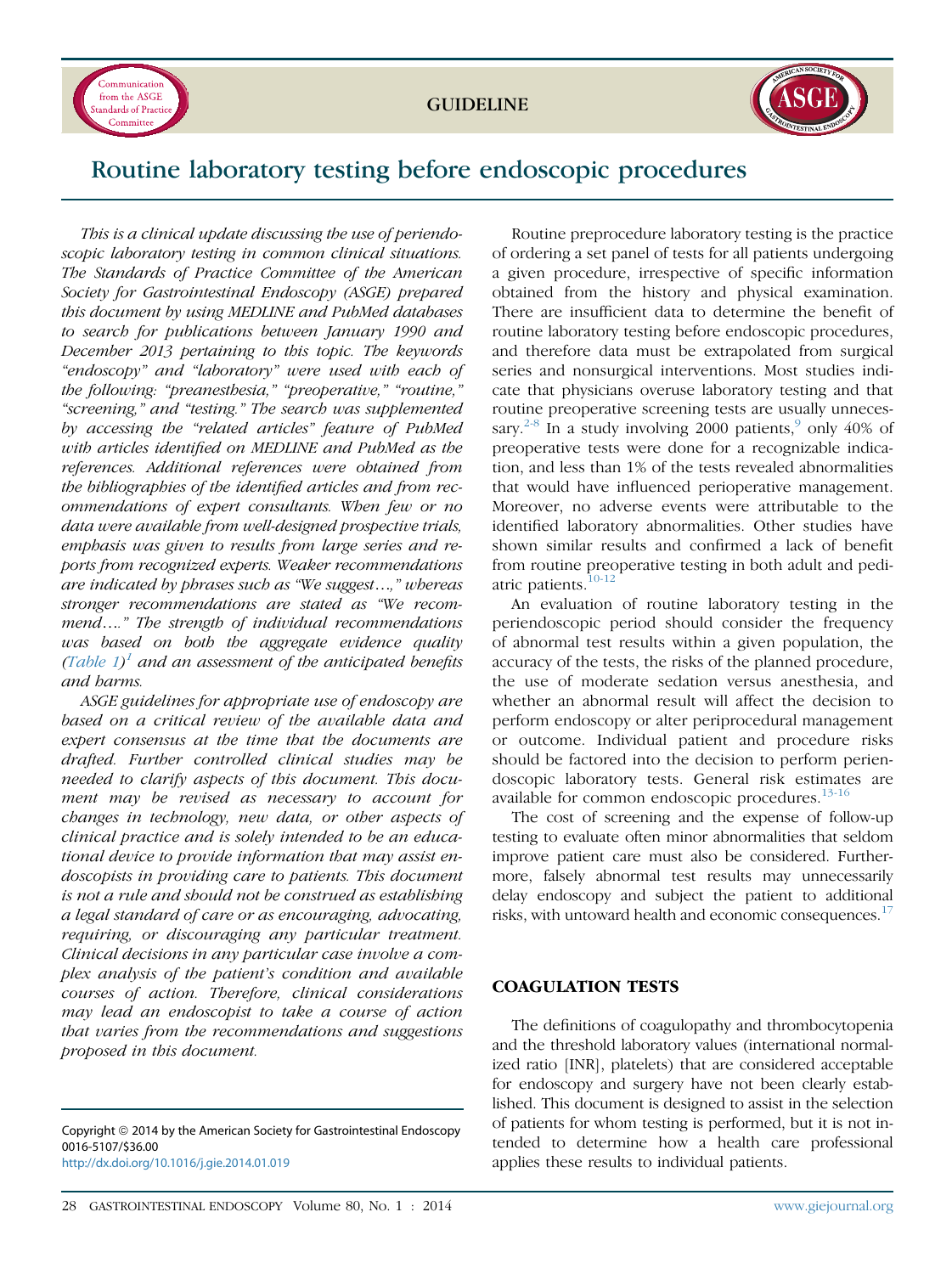<span id="page-1-0"></span>

| <b>TABLE 1. GRADE System for Rating the Quality of Evidence for Guidelines</b> |                                                                                                                                                 |                                           |
|--------------------------------------------------------------------------------|-------------------------------------------------------------------------------------------------------------------------------------------------|-------------------------------------------|
| <b>Quality of evidence</b>                                                     | <b>Definition</b>                                                                                                                               | Symbol                                    |
| High quality                                                                   | Further research is very unlikely to change our confidence in the estimate of effect                                                            | $\bigoplus \bigoplus \bigoplus \bigoplus$ |
| Moderate quality                                                               | Further research is likely to have an important impact on our confidence in the<br>estimate of effect and may change the estimate               | <del>NNN</del> O                          |
| Low quality                                                                    | Further research is very likely to have an important impact on our confidence in the<br>estimate of effect and is likely to change the estimate | $\bigoplus$                               |
| Very low quality                                                               | Any estimate of effect is very uncertain                                                                                                        |                                           |

## Prothrombin time, INR, and partial thromboplastin time

In patients without evidence of a bleeding disorder or coagulopathy, the prothrombin time (PT), INR, and partial thromboplastin time (PTT) neither predict nor correlate with intraoperative or postoperative hemorrhage.<sup>18-21</sup>

Furthermore, when bleeding does occur, it typically does so in patients with normal coagulation parameters in the absence of clinical risk factors, as shown in studies evaluating patients who underwent bronchoscopy with biopsy or transjugular liver biopsy.  $20,22$  In the absence of clinical suspicion of a bleeding diathesis, abnormal PT results are found in less than 1% of patients.[23,24](#page-4-0) Moreover, an abnormal PT result does not accurately predict bleeding, nor does a normal value ensure hemostasis.<sup>[25](#page-4-0)</sup>

Abnormal PTT results are encountered in approximately 6.5% of patients, with reports as high as  $16.3\%$ <sup>[21](#page-4-0)</sup> One presumed justification for routine coagulation screening is to identify patients with undiagnosed hemophilia or von Willebrand disease<sup>[26](#page-4-0)</sup> because mild cases of hemophilia may escape detection until early adulthood, when hemorrhage may complicate major trauma or surgery. The PTT is not sensitive for hemophilia and has a false-positive rate of approximately  $2.3\%^{27}$  $2.3\%^{27}$  $2.3\%^{27}$  Moreover, the calculated incidence of hemophilia in males without a family history of the disease or a history of major trauma or surgery is only  $0.0025\%$ .<sup>[28](#page-4-0)</sup> Therefore, a screening PTT for hemophilia is not recommended in the absence of clinical suspicion.

An abnormal PTT result does not reliably predict perioperative hemorrhage. A study of 1000 patients found that all patients with a prolonged PTT had clinical risk factors for bleeding, $^{29}$  suggesting the need to determine testing on a directed history and physical examination. Similarly, a recent study evaluating the utility of routine coagulation testing in children undergoing endoscopic procedures found abnormal PT and/or PTT test results in 16.8% of patients. However, these results did not predict bleeding episodes[.30](#page-4-0) The PT and INR do not predict bleeding risk in liver disease because it relies on thromboplastins and measures only the activity of procoagulants and not

anticoagulants, both of which may be depressed in patients with advanced liver disease.<sup>31-33</sup> Routine PT and PTT measurements are not clinically useful unless the patient has a history of abnormal bleeding or known bleeding disorder or malnutrition; is receiving prolonged therapy with antibiotics associated with clotting factor deficiencies; is receiving anticoagulant therapy; or has prolonged biliary obstruction.[6,8,34-36](#page-4-0)

#### Platelet count

Similar to coagulation studies, a platelet count is not routinely advised unless there is a suspicion of thrombocytopenia based on the history or physical examination. Such clues may include a history of excessive bleeding or easy bruisability, myeloproliferative disorder, or the use of medications that decrease the platelet count. Thrombocytopenia occurs in less than 1% and results in altered care in 0.3% or less of surgical patients.<sup>[3,8,24](#page-4-0)</sup>

#### Bleeding time

Multiple studies indicate that routine preoperative measurement of bleeding time is not useful in predicting hem-orrhage.<sup>[37](#page-4-0)</sup> Although newer techniques to assess platelet function are available,  $38,39$  these tests have not been validated in terms of assessing the risk of perioperative bleeding.<sup>[40-42](#page-4-0)</sup> Contradictory results have been reported between test results and clinical endpoints such as bleeding.  $40,43,44$  It is unclear whether these tests are clinically useful in patients with renal failure $45$  or in those receiving aspirin or other antiplatelet agents.

In summary, in the absence of clinical suspicion, abnormalities of hemostasis are uncommon, and routine preoperative screening for coagulopathy with PT, INR, PTT, platelet count, or bleeding time, either alone or in combi-nation, is not recommended.<sup>[46-48](#page-4-0)</sup>

#### CHEST RADIOGRAPHY

Preoperative chest radiography is often recommended for patients 60 years or age or older, particularly those with a strong smoking history, recent respiratory infection,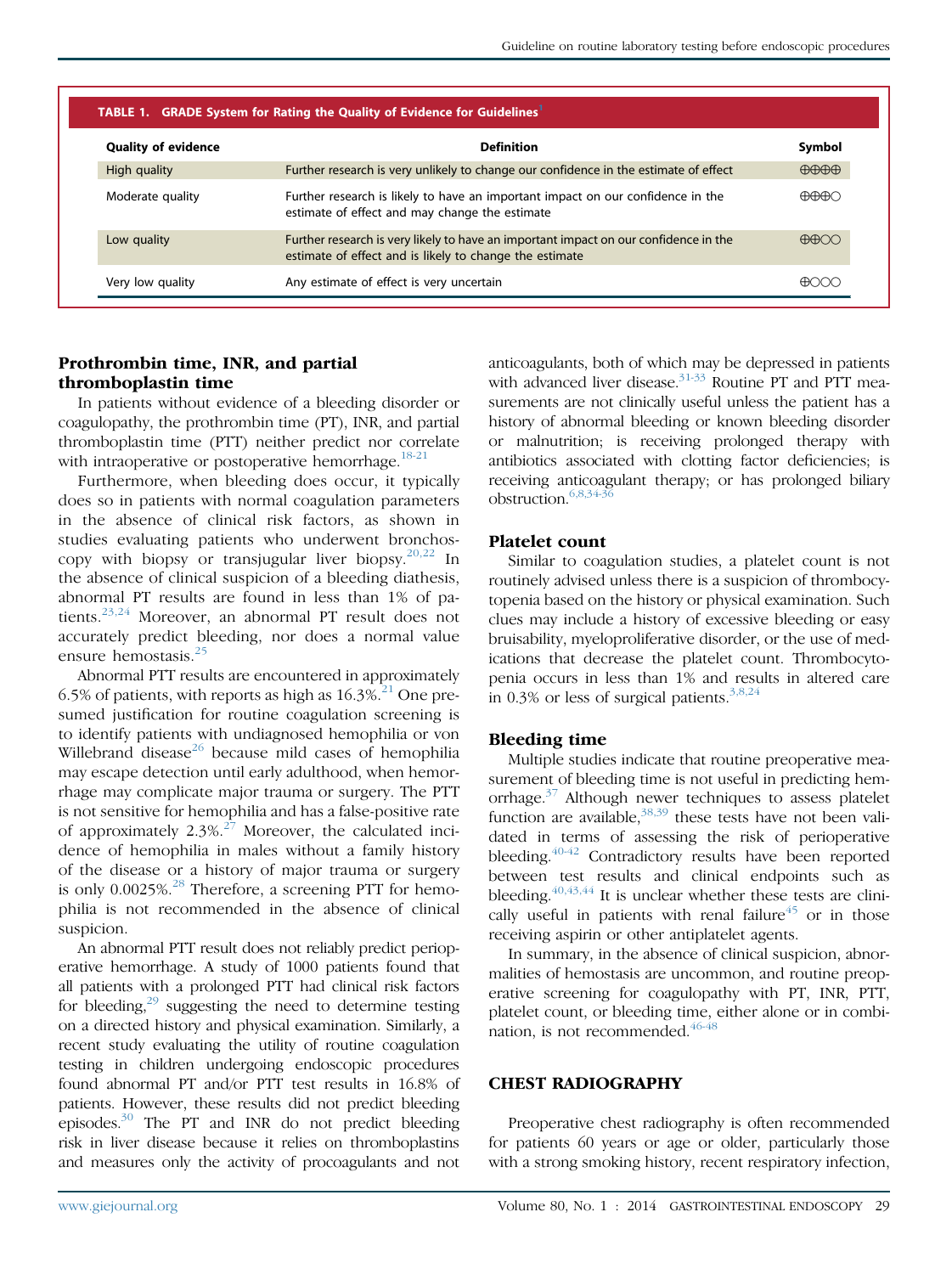or signs or symptoms suggestive of advanced cardiopulmo-nary disease.<sup>[8,36,49](#page-4-0)</sup> However, there is a high incidence of detecting incidental minor radiographic abnormalities that seldom alter patient care or clinical outcome.<sup>[50-52](#page-4-0)</sup> In 1 meta-analysis, 10% of preoperative chest radiographs were abnormal and 1.3% of patients had unexpected findings; however, patient care was altered in only 0.1% of patients.<sup>[50](#page-4-0)</sup> Therefore, routine chest radiography is not recommended before endoscopy.[7,46,53-56](#page-4-0) A chest radiograph should be considered in patients with new respiratory signs or symptoms or decompensated heart failure.<sup>[17](#page-4-0)</sup>

#### ELECTROCARDIOGRAPHY

The value of a screening electrocardiogram (ECG) is limited by the high incidence of abnormalities, which is approximately 30%, and by the lack of influence on patient care.[57-60](#page-5-0) Although convincing data are not available to suggest a benefit, a preoperative ECG is often obtained in patients of advanced age. $46$  However, there is no consensus regarding the minimum age for obtaining an ECG, and age alone is a poor indicator of who would benefit from screening.[5,8,9,36,46](#page-4-0) An ECG is often obtained in patients with comorbid illnesses (eg, heart disease, dysrhythmias, diabetes mellitus, hypertension, and electrolyte disturbances) undergoing surgery, particularly when symptomatic, and undergoing more complex or prolonged procedures.[5,8,9,46](#page-4-0) For patients with a normal history and physical examination findings undergoing a minor surgery, routine electrocardiography is unlikely to alter outcomes and can be deferred. $61$  Similarly, routine preoperative electrocardiography in patients undergoing endoscopic procedures is not recommended. The exception to this is when the use of droperidol for sedation is being considered because this drug is associated with prolongation of the QT interval and is contraindicated in those with a pro-longed QT interval.<sup>[62,63](#page-5-0)</sup>

#### BLOOD TYPING AND CROSS-MATCHING

Blood typing and screening are unnecessary before most surgical procedures<sup>[64](#page-5-0)</sup> unless it is anticipated that a blood transfusion may be necessary. The risk of bleeding after endoscopy is anticipated to be lower than that for surgery. Therefore, routine blood typing before elective endoscopy is not recommended. Blood typing, screening, and cross-matching should be considered in patients undergoing endoscopy for the evaluation and management of acute GI bleeding.

## HEMOGLOBIN/HEMATOCRIT TESTING

Severe anemia is found in less than 1% of asymptomatic patients,<sup>[9](#page-4-0)</sup> whereas mild decreases in hemoglobin levels are relatively common. The baseline hemoglobin level has been shown to predict the need for transfusion in patients undergoing surgical procedures associated with significant blood loss.<sup>[65](#page-5-0)</sup> In addition, a hemoglobin level less than 8 mg/dL has been associated with cardiac morbidity and operative death.<sup>[66](#page-5-0)</sup> Although determining a baseline hemoglobin or hematocrit level is recommended before major surgery in patients anticipated to have significant intraoperative blood loss, such testing is not recommended for patients undergoing minor surgeries in the absence of clinical findings suggestive of anemia. $67,68$  Measurement of hemoglobin should be considered for patients with preexisting anemia or risk factors for bleeding, a high risk of adverse events with significant bleeding, advanced liver disease, or a hematologic disorder when undergoing endoscopic procedures in which there is a high risk of bleeding adverse events.[36,46,61](#page-4-0)

#### URINALYSIS

The rationale for a preoperative urinalysis is primarily to detect urinary tract infections or unrecognized renal disease. The incidence of abnormal preoperative screening urinalysis is approximately 19%, but has been reported in as many as  $39\%$  of patients.<sup>[8,69](#page-4-0)</sup> However, abnormal urinalysis results rarely affect patient care,  $4,8,69$  and there are no data to suggest that urinary tract infections affect endo-scopic outcome.<sup>[46](#page-4-0)</sup> Therefore, routine urinalysis is not recommended before endoscopy.[5,7,8](#page-4-0)

## PREGNANCY TESTING

Although pregnancy is not a contraindication to endoscopic procedures and the use of moderate sedation, there are situations when it is important to be aware of pregnancy status because it may affect certain procedural aspects such as use of fluoroscopy and choice of sedation agents. $46,70-73$  When possible, it is advisable to avoid or delay elective endoscopic procedures until after delivery or to take appropriate measures to lessen the potential risk to the unborn child when delaying the procedure is not possible. The American Society of Anesthesiologists (ASA) states that "the literature is inadequate to inform patients or physicians on whether anesthesia causes harmful effects on early pregnancy," and  $\beta$ -human chorionic gonadotropin testing before surgery is recommended, but not mandated, by the  $ASA^{36,46}$  $ASA^{36,46}$  $ASA^{36,46}$  Pregnancy testing may be considered in women of childbearing age who provide an uncertain pregnancy history or a history suggestive of current pregnancy, unless they have undergone a total hysterectomy or bilateral tubal ligation or have had absent menses for 1 year (menopause). The threshold for pregnancy testing should be lower when fluoroscopy use is planned.[73](#page-5-0)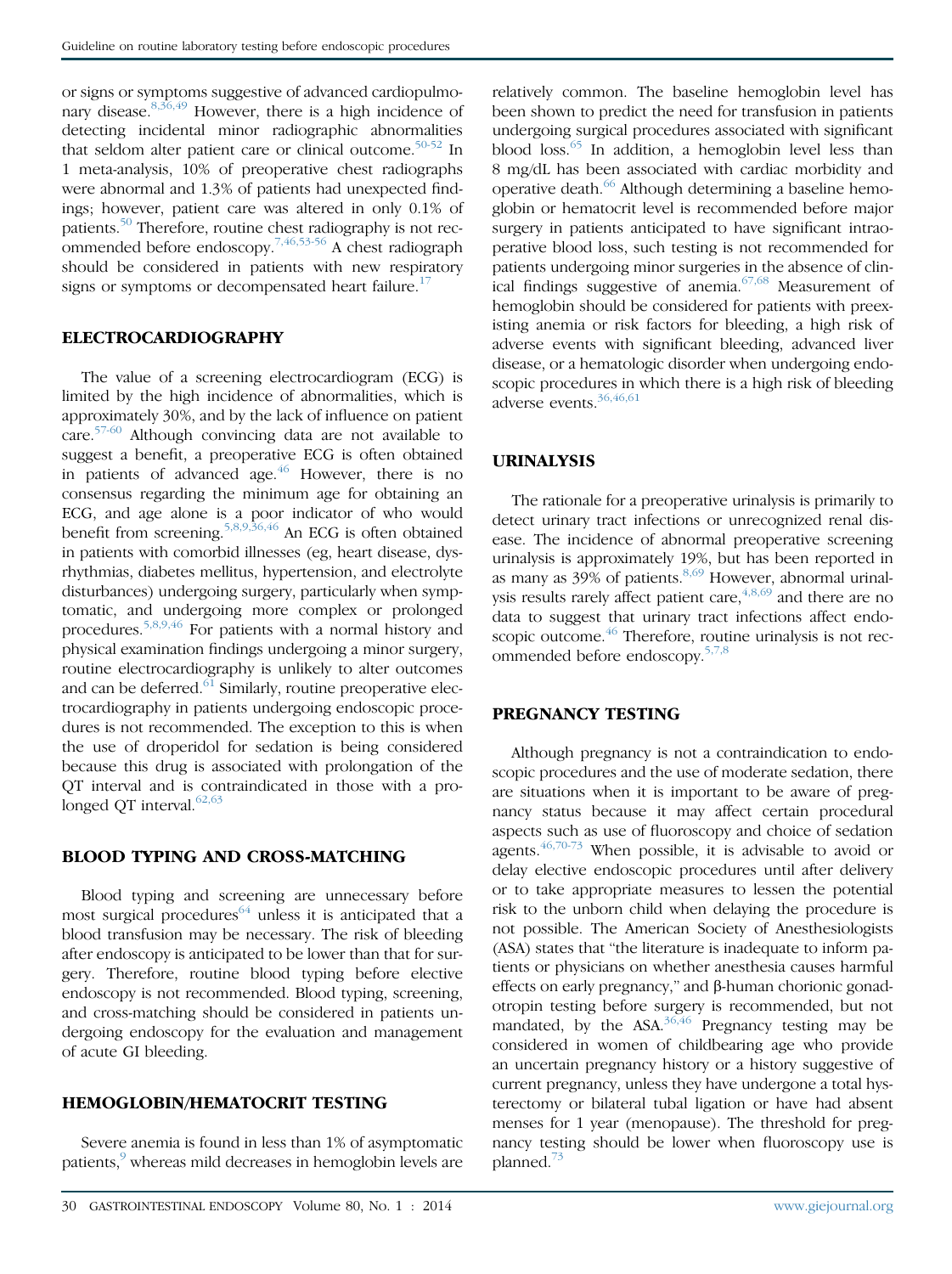## <span id="page-3-0"></span>SERUM CHEMISTRY TESTING

Serum electrolyte determinations, tests of renal function, and serum glucose levels are usually reported together as part of a "chemistry" panel. Outcomes data regarding the use of screening serum chemistry testing is largely derived from the surgical literature. Routine preoperative chemistry testing rarely yields an abnormality that influences perioperative management in a patient without a history to suggest abnormal test results.<sup>[9](#page-4-0)</sup> When laboratory studies are performed on the basis of clinical considerations, as many as 30% of the test results may be abnormal and identification of abnormalities by such selective testing may result in substantial changes in the surgical management of the patient. $74$  Unsuspected abnormalities are found in only 0.2% to 1.0% of patients undergoing routine preoperative chemistry screening,<sup>[9,75,76](#page-4-0)</sup> and there is no evidence that these unexpected abnormalities alter anesthetic or surgical treatment or lead to an adverse outcome.[4,23](#page-4-0) Based on data from a literature review and 1 large study encompassing 2570 patients, it has been recommended that routine preoperative chemistry testing not be performed. $67,77$ 

It has been suggested that a test of renal function be performed in surgical patients older than 40 years of age to adjust the dose of perioperative medications. In addition, renal dysfunction (creatinine  $>1.9$  mg/dL) has been shown to correlate with poor outcome in patients undergoing major surgery,[78,79](#page-5-0) and the American College of Cardiology and American Heart Association both classify renal insufficiency as an intermediate clinical risk predictor for an adverse outcome after major surgery. $80$  However, there are no data to support this recommendation in patients undergoing endoscopy and mild impairment in renal function appears to have no bearing on the outcome with the use of moderate and deep sedation.

Considering the aggregate cost and lack of correlation between abnormal results and poor outcomes, routine performance of screening chemistry tests in an otherwise healthy patient undergoing endoscopy is not justified. Testing may be indicated for a subset of patients with a history of endocrine, renal, or hepatic dysfunction and those taking medications that may further impair function. In patients with known insulin-requiring diabetes mellitus, preprocedural evaluation of blood glucose levels may be warranted.

## RECOMMENDATIONS

- 1. We recommend that endoscopists pursue preprocedure testing selectively based on the medical history, physical examination, and patient and procedural risk factors.  $(\oplus \oplus \oplus \oplus)$
- 2. We recommend against routine testing with coagulation studies, chest radiography, electrocardiography, blood

typing or screening, hemoglobin or hematocrit levels, urinalysis, and chemistry tests before endoscopy in healthy patients. The use of these tests should be individualized based on patient and procedural risk factors.  $(\oplus \oplus \oplus \oplus)$ 

- 3. We suggest that pregnancy testing be considered before endoscopy and fluoroscopy use in female patients of childbearing age with an uncertain pregnancy history or a history suggestive of current pregnancy in the absence of a previous total hysterectomy, bilateral tubal ligation, or absent menses for 1 year (menopause).  $(\bigoplus \bigoplus$ OO)
- 4. We suggest that coagulation studies be performed before endoscopy in patients with active bleeding, a known or clinically suspected bleeding disorder, medication risk (eg, anticoagulant use, prolonged antibiotics), prolonged biliary obstruction, history of abnormal bleeding, malnutrition, or other conditions associated with acquired coagulopathies.  $(\oplus \oplus \odot \odot)$
- 5. We suggest obtaining a chest radiograph before endoscopy in patients with new respiratory symptoms or decompensated cardiac failure.  $(\oplus \oplus \odot \odot)$
- 6. We recommend blood typing and screening before endoscopy when a blood transfusion is considered likely in patients with active bleeding or anemia.  $(\oplus \oplus \oplus \oplus)$
- 7. We suggest testing the hemoglobin/hematocrit before endoscopy in patients with preexisting anemia or ongoing bleeding or when there is a high risk of significant blood loss during the procedure.  $(\oplus \oplus \oplus \odot)$
- 8. We suggest selective chemistry testing before endoscopy in patients with significant endocrine, renal, or hepatic dysfunction before using medications that may further impair function.  $(\theta \theta \Theta \odot)$

## DISCLOSURE

The following authors disclosed financial relationships relevant to this publication: Dr. Khashab is a consultant to Boston Scientific and Olympus America and has received research support from Cook Medical. Dr. Chathadi is a consultant to Boston Scientific. V. Raman Muthusamy has a potential conflict with Boston Scientific (Consultant) and Covidien GI Solutions (Honorarium). All other authors disclosed no financial relationships relevant to this publication.

Abbreviations: ECG, electrocardiogram; INR, international normalized ratio; PTT, partial thromboplastin time; PT, prothrombin time.

#### **REFERENCES**

1. [Guyatt G, Oxman AD, Akl EA, et al. GRADE guidelines: Introduction-](http://refhub.elsevier.com/S0016-5107(14)00043-1/sref1)[GRADE evidence profiles and summary of findings tables. J Clin Epide](http://refhub.elsevier.com/S0016-5107(14)00043-1/sref1)[miol 2011;64:383-94](http://refhub.elsevier.com/S0016-5107(14)00043-1/sref1).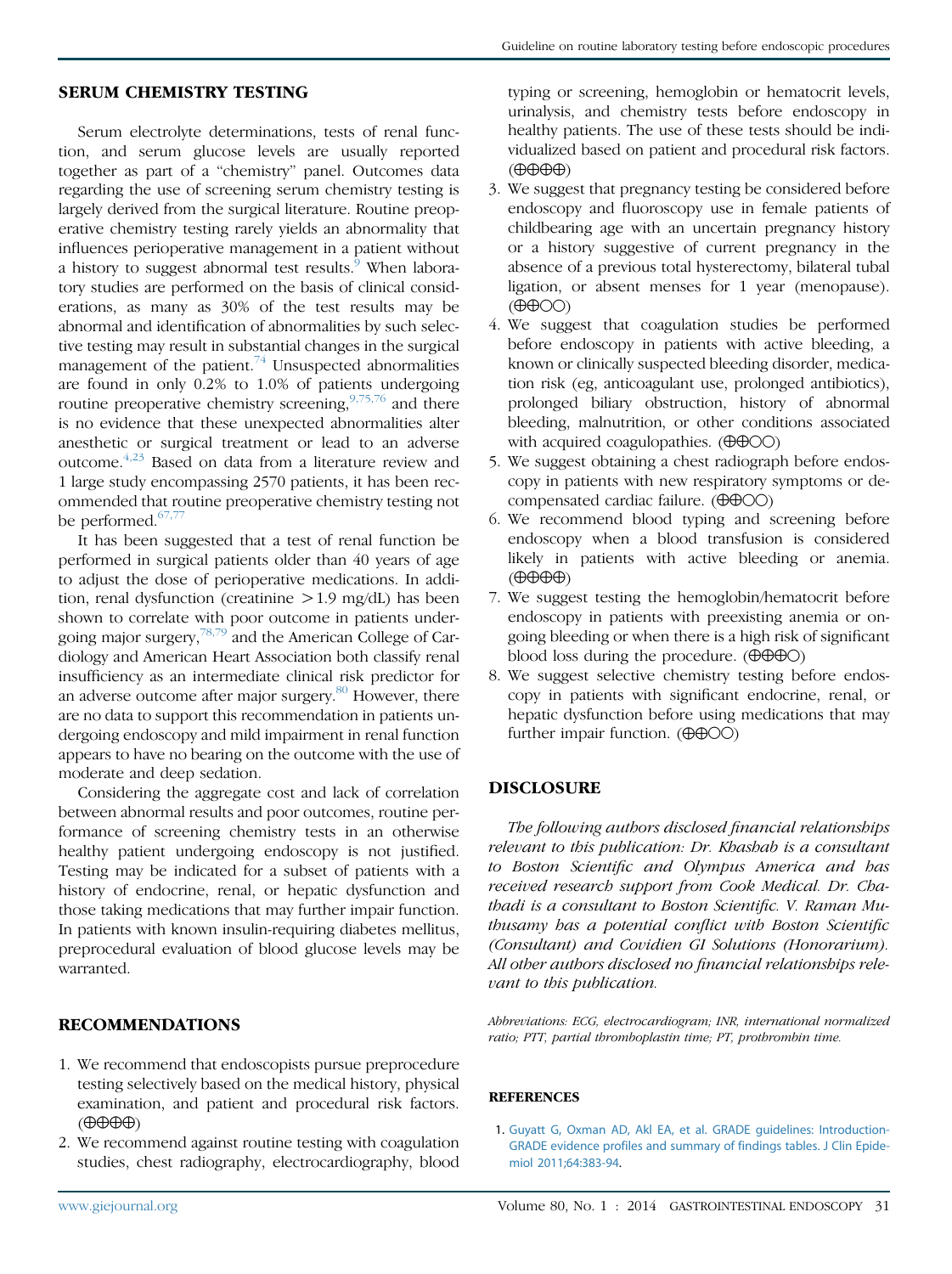- <span id="page-4-0"></span>2. Coutre S. Preoperative assessment of hemostasis. UpToDate. Waltham (Mass); 2008.
- 3. [Dzankic S, Pastor D, Gonzalez C, et al. The prevalence and predictive](http://refhub.elsevier.com/S0016-5107(14)00043-1/sref2) [value of abnormal preoperative laboratory tests in elderly surgical](http://refhub.elsevier.com/S0016-5107(14)00043-1/sref2) [patients. Anesth Analg 2001;93:301-8.](http://refhub.elsevier.com/S0016-5107(14)00043-1/sref2)
- 4. [Haug RH, Reifeis RL. A prospective evaluation of the value of preoper](http://refhub.elsevier.com/S0016-5107(14)00043-1/sref3)[ative laboratory testing for office anesthesia and sedation. J Oral](http://refhub.elsevier.com/S0016-5107(14)00043-1/sref3) [Maxillofac Surg 1999;57:16-20.](http://refhub.elsevier.com/S0016-5107(14)00043-1/sref3)
- 5. [Pasternak LR. Preoperative laboratory testing: general issues and con](http://refhub.elsevier.com/S0016-5107(14)00043-1/sref4)[siderations. Anesthesiol Clin North America 2004;22:13-25.](http://refhub.elsevier.com/S0016-5107(14)00043-1/sref4)
- 6. [Robinson TN, Biffl WL, Moore EE, et al. Routine preoperative laboratory](http://refhub.elsevier.com/S0016-5107(14)00043-1/sref5) [analyses are unnecessary before elective laparoscopic cholecystec](http://refhub.elsevier.com/S0016-5107(14)00043-1/sref5)[tomy. Surg Endosc 2003;17:438-41.](http://refhub.elsevier.com/S0016-5107(14)00043-1/sref5)
- 7. Smetana GW. Preoperative medical evaluation of the healthy patient. UpToDate Waltham (Mass); 2008.
- 8. [Smetana GW, Macpherson DS. The case against routine preoperative](http://refhub.elsevier.com/S0016-5107(14)00043-1/sref6) [laboratory testing. Med Clin North Am 2003;87:7-40.](http://refhub.elsevier.com/S0016-5107(14)00043-1/sref6)
- 9. [Kaplan EB, Sheiner LB, Boeckmann AJ, et al. The usefulness of preop](http://refhub.elsevier.com/S0016-5107(14)00043-1/sref7)[erative laboratory screening. JAMA 1985;253:3576-81.](http://refhub.elsevier.com/S0016-5107(14)00043-1/sref7)
- 10. [Benarroch-Gampel J, Sheffield KM, Duncan CB, et al. Preoperative lab](http://refhub.elsevier.com/S0016-5107(14)00043-1/sref8)[oratory testing in patients undergoing elective, low-risk ambulatory](http://refhub.elsevier.com/S0016-5107(14)00043-1/sref8) [surgery. Ann Surg 2012;256:518-28.](http://refhub.elsevier.com/S0016-5107(14)00043-1/sref8)
- 11. [Chung F, Yuan H, Yin L, et al. Elimination of preoperative testing in](http://refhub.elsevier.com/S0016-5107(14)00043-1/sref9) [ambulatory surgery. Anesth Analg 2009;108:467-75](http://refhub.elsevier.com/S0016-5107(14)00043-1/sref9).
- 12. [Kumar A, Srivastava U. Role of routine laboratory investigations in](http://refhub.elsevier.com/S0016-5107(14)00043-1/sref10) [preoperative evaluation. J Anaesthesiol Clin Pharmacol 2011;27:174-9](http://refhub.elsevier.com/S0016-5107(14)00043-1/sref10).
- 13. [Early DS, Acosta RD, Chandrasekhara V, et al. Adverse events associ](http://refhub.elsevier.com/S0016-5107(14)00043-1/sref11)[ated with EUS and EUS with FNA. Gastrointest Endosc 2013;77:](http://refhub.elsevier.com/S0016-5107(14)00043-1/sref11) [839-43](http://refhub.elsevier.com/S0016-5107(14)00043-1/sref11).
- 14. [Ben-Menachem T, Decker GA, Early DS, et al. Adverse events of upper](http://refhub.elsevier.com/S0016-5107(14)00043-1/sref12) [GI endoscopy. Gastrointest Endosc 2012;76:707-18](http://refhub.elsevier.com/S0016-5107(14)00043-1/sref12).
- 15. [Fisher DA, Maple JT, Ben-Menachem T, et al. Complications of colonos](http://refhub.elsevier.com/S0016-5107(14)00043-1/sref13)[copy. Gastrointest Endosc 2011;74:745-52](http://refhub.elsevier.com/S0016-5107(14)00043-1/sref13).
- 16. [Anderson MA, Fisher L, Jain R, et al. Complications of ERCP. Gastroint](http://refhub.elsevier.com/S0016-5107(14)00043-1/sref14)[est Endosc 2012;75:467-73.](http://refhub.elsevier.com/S0016-5107(14)00043-1/sref14)
- 17. [Richman DC. Ambulatory surgery: how much testing do we need?](http://refhub.elsevier.com/S0016-5107(14)00043-1/sref15) [Anesthesiol Clin 2010;28:185-97](http://refhub.elsevier.com/S0016-5107(14)00043-1/sref15).
- 18. [Dzik WH. Predicting hemorrhage using preoperative coagulation](http://refhub.elsevier.com/S0016-5107(14)00043-1/sref16) [screening assays. Curr Hematol Rep 2004;3:324-30.](http://refhub.elsevier.com/S0016-5107(14)00043-1/sref16)
- 19. [Eika C, Havig O, Godal HC. The value of preoperative haemostatic](http://refhub.elsevier.com/S0016-5107(14)00043-1/sref17) [screening. Scand J Haematol 1978;21:349-54](http://refhub.elsevier.com/S0016-5107(14)00043-1/sref17).
- 20. [Segal JB, Dzik WH. Paucity of studies to support that abnormal coag](http://refhub.elsevier.com/S0016-5107(14)00043-1/sref18)[ulation test results predict bleeding in the setting of invasive proce](http://refhub.elsevier.com/S0016-5107(14)00043-1/sref18)[dures: an evidence-based review. Transfusion 2005;45:1413-25](http://refhub.elsevier.com/S0016-5107(14)00043-1/sref18).
- 21. [Suchman AL, Mushlin AI. How well does the activated partial throm](http://refhub.elsevier.com/S0016-5107(14)00043-1/sref19)[boplastin time predict postoperative hemorrhage? JAMA 1986;256:](http://refhub.elsevier.com/S0016-5107(14)00043-1/sref19) [750-3.](http://refhub.elsevier.com/S0016-5107(14)00043-1/sref19)
- 22. Kozak EA, Brath LK. Do "screening" [coagulation tests predict bleeding](http://refhub.elsevier.com/S0016-5107(14)00043-1/sref20) [in patients undergoing fiberoptic bronchoscopy with biopsy? Chest](http://refhub.elsevier.com/S0016-5107(14)00043-1/sref20) [1994;106:703-5.](http://refhub.elsevier.com/S0016-5107(14)00043-1/sref20)
- 23. [Perez A, Planell J, Bacardaz C, et al. Value of routine preoperative tests:](http://refhub.elsevier.com/S0016-5107(14)00043-1/sref21) [a multicentre study in four general hospitals. Br J Anaesth 1995;74:](http://refhub.elsevier.com/S0016-5107(14)00043-1/sref21) [250-6](http://refhub.elsevier.com/S0016-5107(14)00043-1/sref21).
- 24. [Rohrer MJ, Michelotti MC, Nahrwold DL. A prospective evaluation of](http://refhub.elsevier.com/S0016-5107(14)00043-1/sref22) [the efficacy of preoperative coagulation testing. Ann Surg 1988;208:](http://refhub.elsevier.com/S0016-5107(14)00043-1/sref22) [554-7](http://refhub.elsevier.com/S0016-5107(14)00043-1/sref22).
- 25. [Sanders DP, McKinney FW, Harris WH. Clinical evaluation and cost](http://refhub.elsevier.com/S0016-5107(14)00043-1/sref23) [effectiveness of preoperative laboratory assessment on patients](http://refhub.elsevier.com/S0016-5107(14)00043-1/sref23) [undergoing total hip arthroplasty. Orthopedics 1989;12:1449-53.](http://refhub.elsevier.com/S0016-5107(14)00043-1/sref23)
- 26. [Rutgeerts P, Wang TH, Llorens PS. Gastrointestinal endoscopy and the](http://refhub.elsevier.com/S0016-5107(14)00043-1/sref24) [patient with the risk of bleeding disorder. Gastrointest Endosc 1999;49:](http://refhub.elsevier.com/S0016-5107(14)00043-1/sref24) [134-6](http://refhub.elsevier.com/S0016-5107(14)00043-1/sref24).
- 27. [Lowe GD, Forbes CD. Laboratory diagnosis of congenital coagulation](http://refhub.elsevier.com/S0016-5107(14)00043-1/sref25) [defects. Clin Haematol 1979;8:79-94.](http://refhub.elsevier.com/S0016-5107(14)00043-1/sref25)
- 28. [Clarke JR, Eisenberg JM. A theoretical assessment of the value of the](http://refhub.elsevier.com/S0016-5107(14)00043-1/sref26) [PTT as a preoperative screening test in adults. Med Decis Making](http://refhub.elsevier.com/S0016-5107(14)00043-1/sref26) [1981;1:40-3.](http://refhub.elsevier.com/S0016-5107(14)00043-1/sref26)
- 29. [Robbins JA, Rose SD. Partial thromboplastin time as a screening test.](http://refhub.elsevier.com/S0016-5107(14)00043-1/sref27) [Ann Intern Med 1979;90:796-7](http://refhub.elsevier.com/S0016-5107(14)00043-1/sref27).
- 30. [Giles E, Walton-Salih E, Shah N, et al. Routine coagulation screening in](http://refhub.elsevier.com/S0016-5107(14)00043-1/sref28) [children undergoing gastrointestinal endoscopy does not predict](http://refhub.elsevier.com/S0016-5107(14)00043-1/sref28) [those at risk of bleeding. Endoscopy 2006;38:508-10](http://refhub.elsevier.com/S0016-5107(14)00043-1/sref28).
- 31. [Tripodi A, Caldwell SH, Hoffman M, et al. Review article: the prothrom](http://refhub.elsevier.com/S0016-5107(14)00043-1/sref29)[bin time test as a measure of bleeding risk and prognosis in liver dis](http://refhub.elsevier.com/S0016-5107(14)00043-1/sref29)[ease. Aliment Pharmacol Ther 2007:141-8.](http://refhub.elsevier.com/S0016-5107(14)00043-1/sref29)
- 32. [Kovacs MJ, Wong A, MacKinnon K, et al. Assessment of the validity of](http://refhub.elsevier.com/S0016-5107(14)00043-1/sref30) [the INR system for patients with liver impairment. Thromb Haemost](http://refhub.elsevier.com/S0016-5107(14)00043-1/sref30) [1994;71:727-30](http://refhub.elsevier.com/S0016-5107(14)00043-1/sref30).
- 33. [Deitcher SR. Interpretation of the international normalised ratio in](http://refhub.elsevier.com/S0016-5107(14)00043-1/sref31) [patients with liver disease. Lancet 2002;359:47-8.](http://refhub.elsevier.com/S0016-5107(14)00043-1/sref31)
- 34. [Eisenberg JM, Goldfarb S. Clinical usefulness of measuring prothrom](http://refhub.elsevier.com/S0016-5107(14)00043-1/sref32)[bin time as a routine admission test. Clin Chem 1976;22:1644-7](http://refhub.elsevier.com/S0016-5107(14)00043-1/sref32).
- 35. [Chee YL, Crawford JC, Watson HG, et al. Guidelines on the assessment](http://refhub.elsevier.com/S0016-5107(14)00043-1/sref33) [of bleeding risk prior to surgery or invasive procedures. British Com](http://refhub.elsevier.com/S0016-5107(14)00043-1/sref33)[mittee for Standards in Haematology. Br J Haematol 2008;140:496-504.](http://refhub.elsevier.com/S0016-5107(14)00043-1/sref33)
- 36. [Apfelbaum JL, Connis RT, Nickinovich DG, et al. Practice advisory for](http://refhub.elsevier.com/S0016-5107(14)00043-1/sref34) [preanesthesia evaluation: an updated report by the American Society](http://refhub.elsevier.com/S0016-5107(14)00043-1/sref34) [of Anesthesiologists Task Force on Preanesthesia Evaluation. Anesthe](http://refhub.elsevier.com/S0016-5107(14)00043-1/sref34)[siology 2012;116:522-38.](http://refhub.elsevier.com/S0016-5107(14)00043-1/sref34)
- 37. [Rodgers RP, Levin J. A critical reappraisal of the bleeding time. Semin](http://refhub.elsevier.com/S0016-5107(14)00043-1/sref35) [Thromb Hemost 1990;16:1-20.](http://refhub.elsevier.com/S0016-5107(14)00043-1/sref35)
- 38. [Bracey AW, Grigore AM, Nussmeier NA. Impact of platelet testing on](http://refhub.elsevier.com/S0016-5107(14)00043-1/sref36) [presurgical screening and implications for cardiac and noncardiac sur](http://refhub.elsevier.com/S0016-5107(14)00043-1/sref36)[gical procedures. Am J Cardiol 2006;98:25N-32N.](http://refhub.elsevier.com/S0016-5107(14)00043-1/sref36)
- 39. [Lordkipanidze M, Pharand C, Schampaert E, et al. A comparison of six](http://refhub.elsevier.com/S0016-5107(14)00043-1/sref37) [major platelet function tests to determine the prevalence of aspirin](http://refhub.elsevier.com/S0016-5107(14)00043-1/sref37) [resistance in patients with stable coronary artery disease. Eur Heart J](http://refhub.elsevier.com/S0016-5107(14)00043-1/sref37) [2007;28:1702-8](http://refhub.elsevier.com/S0016-5107(14)00043-1/sref37).
- 40. [Carroll RC, Chavez JJ, Snider CC, et al. Correlation of perioperative](http://refhub.elsevier.com/S0016-5107(14)00043-1/sref38) [platelet function and coagulation tests with bleeding after cardiopul](http://refhub.elsevier.com/S0016-5107(14)00043-1/sref38)[monary bypass surgery. J Lab Clin Med 2006;147:197-204.](http://refhub.elsevier.com/S0016-5107(14)00043-1/sref38)
- 41. [Kikura M, Sato S. Effects of preemptive therapy with milrinone or am](http://refhub.elsevier.com/S0016-5107(14)00043-1/sref39)[rinone on perioperative platelet function and haemostasis in patients](http://refhub.elsevier.com/S0016-5107(14)00043-1/sref39) [undergoing coronary bypass grafting. Platelets 2003;14:277-82](http://refhub.elsevier.com/S0016-5107(14)00043-1/sref39).
- 42. [Lennon MJ, Gibbs NM, Weightman WM, et al. A comparison of Platelet](http://refhub.elsevier.com/S0016-5107(14)00043-1/sref40)[works and platelet aggregometry for the assessment of aspirin-related](http://refhub.elsevier.com/S0016-5107(14)00043-1/sref40) [platelet dysfunction in cardiac surgical patients. J Cardiothorac Vasc](http://refhub.elsevier.com/S0016-5107(14)00043-1/sref40) [Anesth 2004;18:136-40](http://refhub.elsevier.com/S0016-5107(14)00043-1/sref40).
- 43. [Chen L, Bracey AW, Radovancevic R, et al. Clopidogrel and bleeding in](http://refhub.elsevier.com/S0016-5107(14)00043-1/sref41) [patients undergoing elective coronary artery bypass grafting. J Thorac](http://refhub.elsevier.com/S0016-5107(14)00043-1/sref41) [Cardiovasc Surg 2004;128:425-31.](http://refhub.elsevier.com/S0016-5107(14)00043-1/sref41)
- 44. [Lasne D, Fiemeyer A, Chatellier G, et al. A study of platelet functions](http://refhub.elsevier.com/S0016-5107(14)00043-1/sref42) [with a new analyzer using high shear stress \(PFA 100\) in patients un](http://refhub.elsevier.com/S0016-5107(14)00043-1/sref42)[dergoing coronary artery bypass graft. Thromb Haemost 2000;84:](http://refhub.elsevier.com/S0016-5107(14)00043-1/sref42) [794-9.](http://refhub.elsevier.com/S0016-5107(14)00043-1/sref42)
- 45. [Pawa S, Ehrinpreis M, Mutchnick M, et al. Percutaneous liver biopsy is](http://refhub.elsevier.com/S0016-5107(14)00043-1/sref43) [safe in chronic hepatitis C patients with end-stage renal disease. Clin](http://refhub.elsevier.com/S0016-5107(14)00043-1/sref43) [Gastroenterol Hepatol 2007;5:1316-20.](http://refhub.elsevier.com/S0016-5107(14)00043-1/sref43)
- 46. [Practice advisory for preanesthesia evaluation: a report by the Amer](http://refhub.elsevier.com/S0016-5107(14)00043-1/sref44)[ican Society of Anesthesiologists Task Force on Preanesthesia Evalua](http://refhub.elsevier.com/S0016-5107(14)00043-1/sref44)[tion. Anesthesiology 2002;96:485-96](http://refhub.elsevier.com/S0016-5107(14)00043-1/sref44).
- 47. [Practice guidelines for perioperative blood transfusion and adjuvant](http://refhub.elsevier.com/S0016-5107(14)00043-1/sref45) [therapies: an updated report by the American Society of Anesthesiol](http://refhub.elsevier.com/S0016-5107(14)00043-1/sref45)[ogists Task Force on Perioperative Blood Transfusion and Adjuvant](http://refhub.elsevier.com/S0016-5107(14)00043-1/sref45) [Therapies. Anesthesiology 2006;105:198-208](http://refhub.elsevier.com/S0016-5107(14)00043-1/sref45).
- 48. [Barber A, Green D, Galluzzo T, et al. The bleeding time as a preopera](http://refhub.elsevier.com/S0016-5107(14)00043-1/sref46)[tive screening test. Am J Med 1985;78:761-4.](http://refhub.elsevier.com/S0016-5107(14)00043-1/sref46)
- 49. [Mendelson DS, Khilnani N, Wagner LD, et al. Preoperative chest radiog](http://refhub.elsevier.com/S0016-5107(14)00043-1/sref47)[raphy: value as a baseline examination for comparison. Radiology](http://refhub.elsevier.com/S0016-5107(14)00043-1/sref47) [1987;165:341-3](http://refhub.elsevier.com/S0016-5107(14)00043-1/sref47).
- 50. [Archer C, Levy AR, McGregor M. Value of routine preoperative chest](http://refhub.elsevier.com/S0016-5107(14)00043-1/sref48) [x-rays: a meta-analysis. Can J Anaesth 1993;40:1022-7](http://refhub.elsevier.com/S0016-5107(14)00043-1/sref48).
- 51. [Lim EH, Liu EH. The usefulness of routine preoperative chest X-rays and](http://refhub.elsevier.com/S0016-5107(14)00043-1/sref49) [ECGs: a prospective audit. Singapore Med J 2003;44:340-3.](http://refhub.elsevier.com/S0016-5107(14)00043-1/sref49)